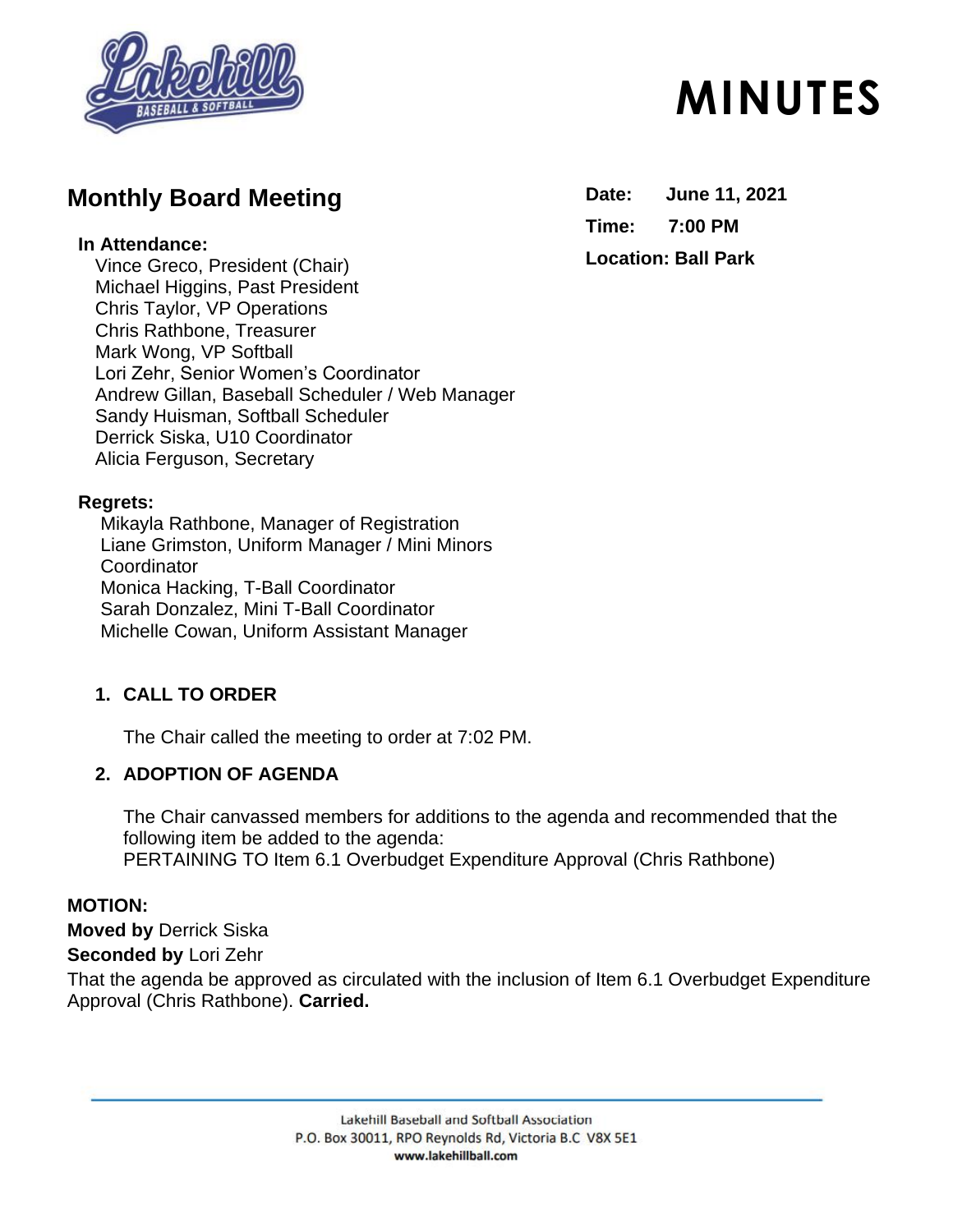#### **3. APPROVAL OF MINUTES**

#### **3.1 Minutes of the Monthly Board meeting held May 14, 2021.**

#### **MOTION:**

**Moved by** Sandy Huisman

**Seconded by** Michael Higgins

That the Minutes of the Monthly Board meeting held May 14, 2021, be approved as circulated. **Carried**.

#### **4. UNFINISHED BUSINESS**

#### **4.1 Action Items – Ongoing List (for information)**

| Discussion included:                        | <b>Responsible</b> | <b>Date</b><br>mm/dd/yy  |
|---------------------------------------------|--------------------|--------------------------|
| Progress towards finalizing criminal record |                    | $\overline{\phantom{0}}$ |
| checks and switching locks around the park. |                    |                          |

#### **4.2 Proposed Meeting Date Change (Monica Hacking)**

| Discussion included:                                                | <b>Responsible</b>       | <b>Date</b><br>mm/dd/yy |
|---------------------------------------------------------------------|--------------------------|-------------------------|
| Next meeting to be held on Wednesday, July 14,<br>2021 at 8:30 p.m. | $\overline{\phantom{0}}$ | -                       |

#### **4.3 Team Photos (Monica Hacking)**

| Discussion included: |                                                                                                           | <b>Responsible</b> | <b>Date</b><br>mm/dd/yy |
|----------------------|-----------------------------------------------------------------------------------------------------------|--------------------|-------------------------|
|                      | Finalizing the scheduling of team photos and<br>cost impacts of scheduling additional days for<br>photos. | -                  |                         |

#### **4.4 Options for Extending the Season (Vince Greco)**

| Discussion included: |                                                                                                                                                                      | <b>Responsible</b>                                                          | <b>Date</b><br>mm/dd/yy |
|----------------------|----------------------------------------------------------------------------------------------------------------------------------------------------------------------|-----------------------------------------------------------------------------|-------------------------|
|                      | Teams to determine individually whether they<br>wish to extend the season.                                                                                           |                                                                             |                         |
|                      | Consideration of teams for interlock including<br>districts and provincials.<br>Information needed for D7 by Monday, June 14th<br>if teams are wishing to interlock. | <b>Vince Greco</b><br>ă<br><b>Chris Taylor</b><br>Ğ<br><b>Andrew Gillan</b> | June 14th               |
|                      | Consideration of holding fall ball and emailing D7<br>to determine which other leagues are planning to<br>offer fall ball.                                           | <b>Vince Greco</b>                                                          |                         |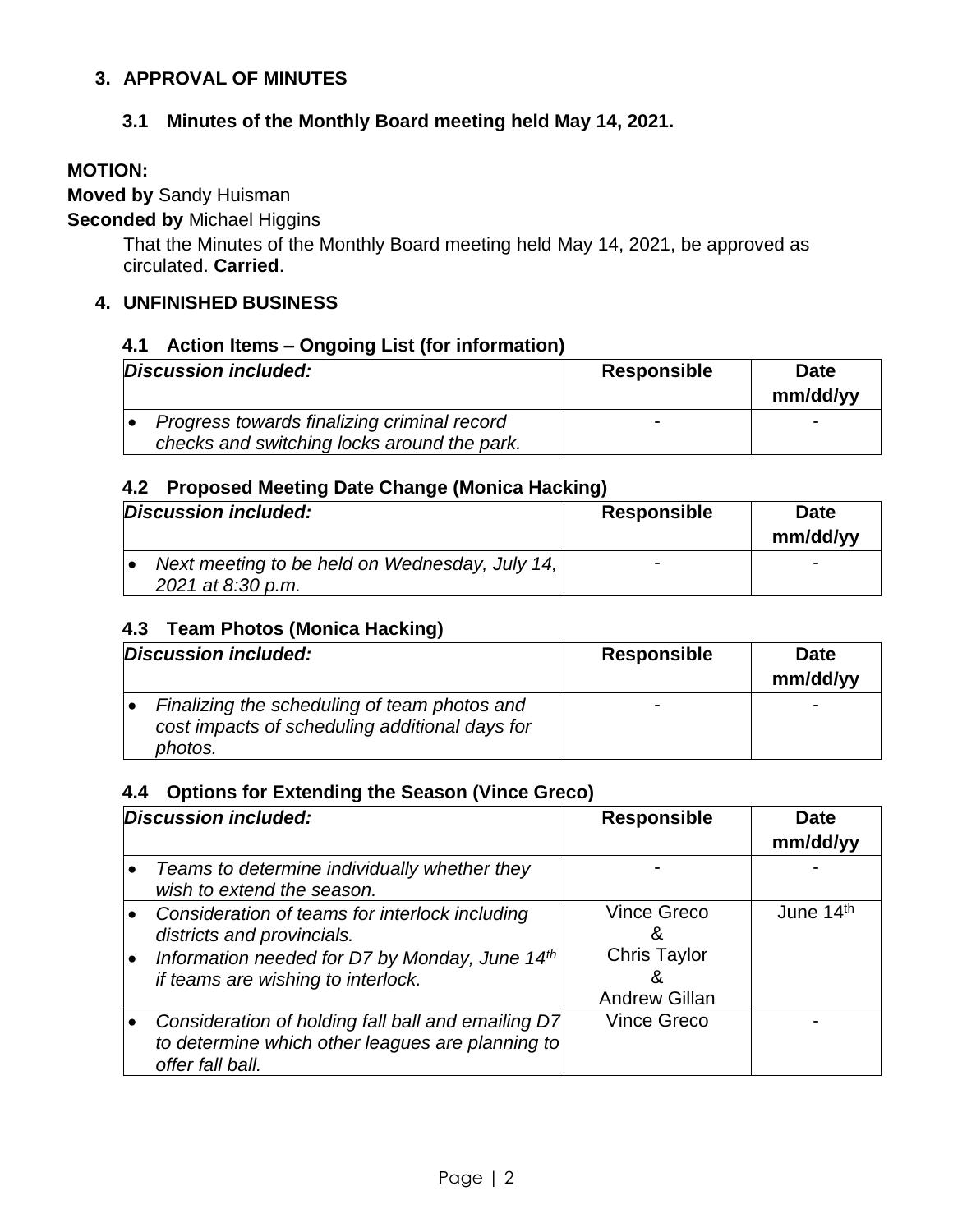## **5. CORRESPONDENCE**

There was no correspondence for discussion.

## **6. REPORTS**

## **6.1 Financial Update (Chris Rathbone)**

| Discussion included: |                                                                                                                                                                     | <b>Responsible</b>    | <b>Date</b><br>mm/dd/yy |
|----------------------|---------------------------------------------------------------------------------------------------------------------------------------------------------------------|-----------------------|-------------------------|
|                      | Awaiting response to gaming grant application<br>that was submitted in May.<br>Status of bill payments as up to date.                                               |                       |                         |
|                      | Consideration of approving overbudget<br>expenditures by a motion of the board and<br>convening a financial working group in alignment<br>with bylaws and policies. | <b>Vince Greco</b>    |                         |
|                      | Rationale for expenditures including<br>maintenance needs and delayed purchases.<br>Good standing of the operating account.                                         |                       |                         |
|                      | Including cost offsets in the document outlining<br>the overbudget expenditures for clarity such as<br>sponsorship funds and revenue.                               | <b>Chris Rathbone</b> |                         |
|                      | Including funds in next year's budget to update<br>the U10 jerseys.                                                                                                 | <b>Liane Grimston</b> |                         |

## **6.2 Softball Program Update (Mark Wong)**

| Discussion included:                                                                                                                                                                                                                                                             | <b>Responsible</b>                      | Date<br>mm/dd/yy |
|----------------------------------------------------------------------------------------------------------------------------------------------------------------------------------------------------------------------------------------------------------------------------------|-----------------------------------------|------------------|
| Teams considering extending the season and<br>options for districts and provincials.<br>Consideration of access to the clubhouse on<br>Sundays for umpires to access gear including<br>determining whether Chef Dave can be available<br>or whether umpires can be given access. |                                         |                  |
| Umpires including scheduling, \$30 per game<br>payment, and monthly payment schedules.                                                                                                                                                                                           | Lori Zehr<br>Ğ<br><b>Chris Rathbone</b> |                  |
| Communicating need for an umpire scheduler<br>and willingness of Lori Zehr to schedule the first<br>week of play to train a new recruit.                                                                                                                                         | Lori Zehr<br><b>Vince Greco</b>         |                  |

## **6.3 Baseball Program Update (Chris Taylor)**

| Discussion included:                                | Responsible         | <b>Date</b><br>mm/dd/yy |
|-----------------------------------------------------|---------------------|-------------------------|
| Need to secure umpires for Thursday night<br>games. | <b>Chris Taylor</b> | -                       |